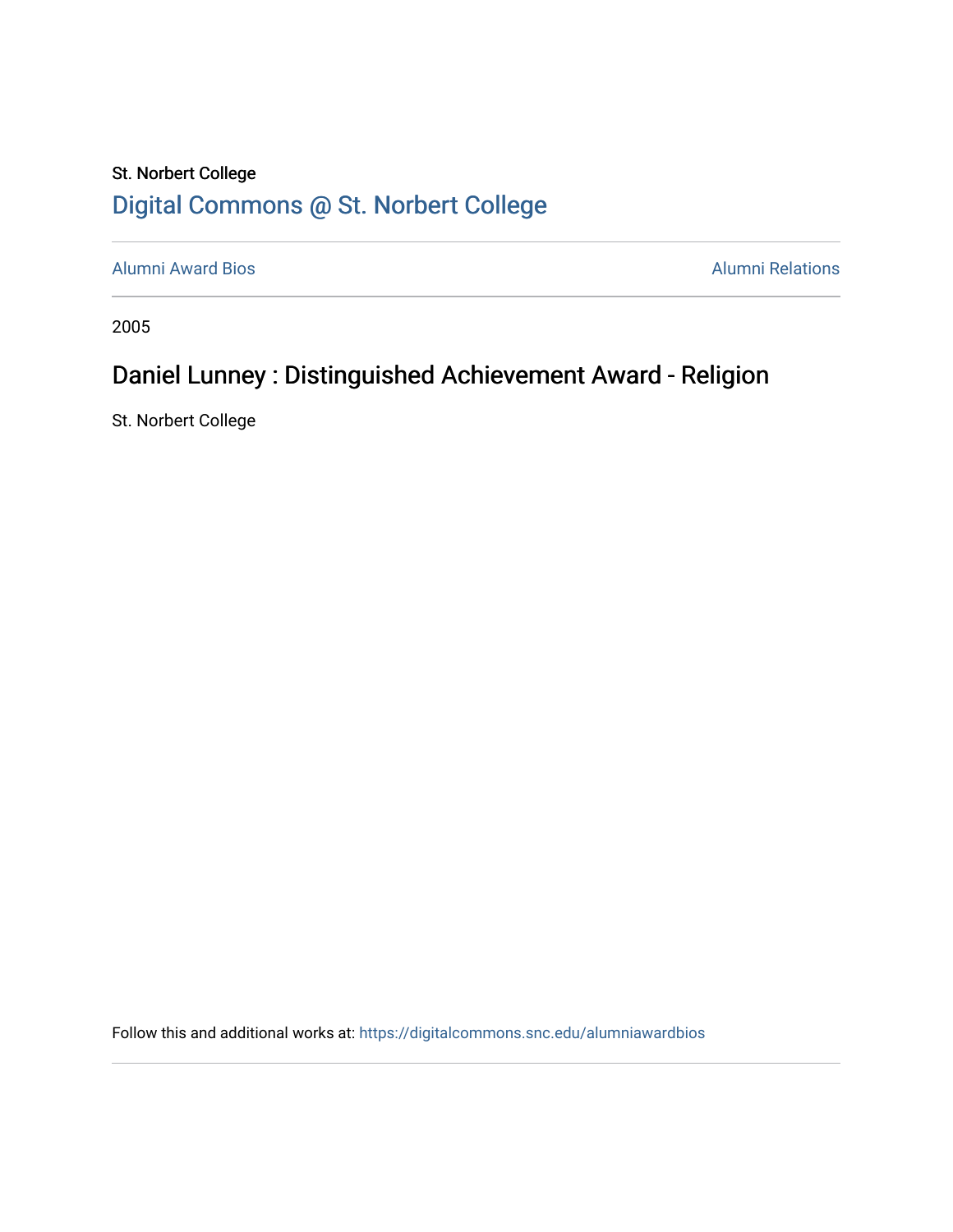

[Alumni](https://www.snc.edu/alumni/) [Alumni Awards](https://www.snc.edu/alumni/awards/) 2005 Distinguished Achievement Award - Religion A

## [Alumni](https://www.snc.edu/alumni/index.html)

[Events & Reunions](https://www.snc.edu/alumni/event/index.html) [Behind the Arch](https://www.snc.edu/alumni/event/behindthearch/) [Benefits and Services](https://www.snc.edu/alumni/benefits.html) [Get Involved](https://www.snc.edu/alumni/getinvolved.html) [Give to SNC](http://giving.snc.edu/) [Alumni Awards](https://www.snc.edu/alumni/awards/index.html) [Nomination](https://www.snc.edu/alumni/awards/criteria.html) [Criteria](https://www.snc.edu/alumni/awards/criteria.html) [Past Recipients](https://www.snc.edu/alumni/awards/recipients.html) [Knight Lights](https://www.snc.edu/alumni/knightlights/index.html) [Alumni-Owned](https://www.snc.edu/alumni/directory/index.html) [Businesses Network](https://www.snc.edu/alumni/directory/index.html) [Alumni Board](https://www.snc.edu/alumni/alumniboard.html) [Student Alumni](https://www.snc.edu/alumni/saa.html)

[Ambassadors](https://www.snc.edu/alumni/saa.html)

[Staff](https://www.snc.edu/alumni/contactus.html)

## 2005 Distinguished Achievement Award - Religion Daniel Lunney '90

"So, what can you possibly do with a degree in Global Peace and Social Justice?" a parent might ask of their child who's considering such a major at St. Norbert College. For a convincing answer, one need only look at the still-young career of Dan Lunney.

In January of 2004, Dan was appointed as Executive Director of the National Catholic AIDS Network, based in Chicago. Administering and managing this non-profit organization is a challenge that Dan truly enjoys: "HIV/AIDS touches so many issues that people do not want to deal with—poverty, sexuality, homophobia, racism, suffering, illness, injustice, the inequitable distribution of resources." With all these serious issues to face, how did Dan ever arrive at this particular mission in his life?

Dan credits his St. Norbert education and experiences as a student with helping "open my mind, my eyes and my heart to the world around me. My curiosity was reinforced; my education was infused with Catholic and Norbertine values," and his academic base was complemented by many opportunities to learn outside the classroom. Dan continues, "I cannot stress enough how thankful I am for a liberal arts education" that "gave me tools for life, not just for a job." Dan gives special accolades to Dr. Shawn Copeland, one of his teachers at St. Norbert, who helped give him a solid foundation in theology, one that "has allowed me to experience life more fully." Their interchanges prompted Dan to explore the deep questions of faith and theology that went beyond the classroom.

Dan's education didn't stop with St. Norbert, but enthused by his studies here, he went on to study Clinical Pastoral Education at Chicago's Rush - Presbyterian - St. Luke's Medical Center in 1995; earn a master's degree in Theological Studies from St. Norbert College in 1996; become a Board Certified Chaplain from the National Association of Catholic Chaplains in 1997; and earn a certificate in graduate studies in Health Care Ethics from Rush University in 2003.

These educational experiences, coupled with his work as a chaplain, have caused him to "place greater value on one-to-one interaction with people as well as the need for addressing social issues." The principles of Catholic Social Teaching have been a great influence on, and have provided the guiding principles for, Dan's life work. The many people he has met, helped and worked with have all taught him "the importance of hope even in the midst of despair," and that we need to be acutely "aware of how our decisions and actions affect the most vulnerable."